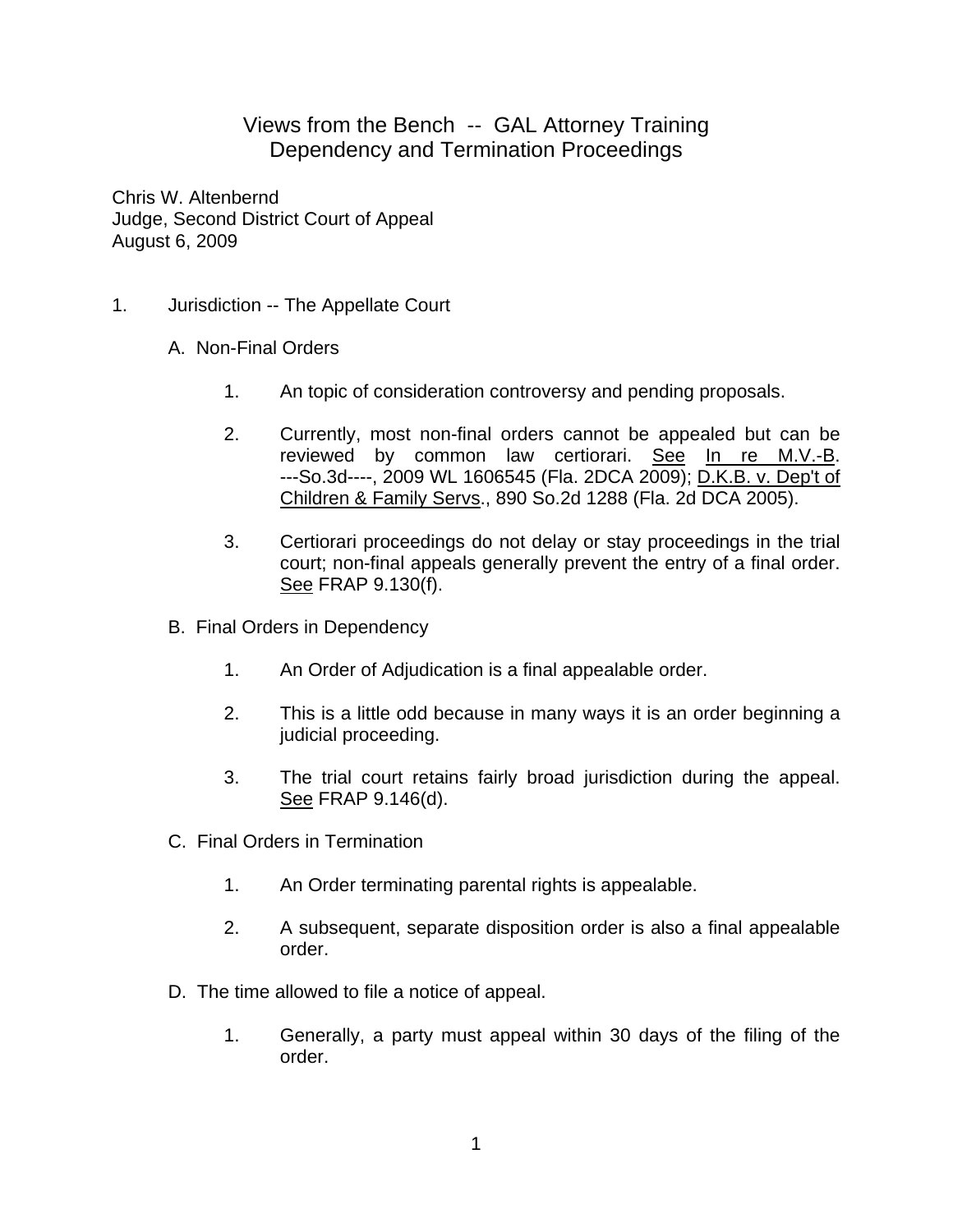- 2. Query and Caveat: What if the trial court discharges trial counsel during the 30-period to appeal before a notice of appeal is filed?
- 2. Standards of Review
	- A. The Three Traditional Standards
		- 1. Competent Substantial Evidence--for issues of fact
		- 2. De Novo -- for issues of law
		- 3. Discretion--for issues where a judge has a range of options permitted by the law.
	- B. The Burden of proof in the trial court is generally "clear and convincing." That heightened burden does not change the competent substantial evidence test directly, but it probably causes a more cautious examination of the evidence.
	- C. Structural Deference. The trial court sees and hears the witnesses, especially the parents. The appellate court does not. This causes the appellate courts to give considerable deference to the judgments of the trial courts. If you are challenging a trial court ruling, it is important to try to overcome the impediments that result in structural deference.
- 3. The Decision-Making Process
	- A. Unlike the trial court, we make collegial decisions. The record is usually reviewed closely by one judge and one staff attorney. The briefing is reviewed by at least three judges.
	- B. When the parties do not request oral argument, these cases are usually considered in the Second District by three judges sitting in one room and assisted by as many as six staff attorneys.
	- C. We make every effort to expedite these cases at all stages of the appeal. When an opinion is required, it does take time to write and circulate the opinion prior to release.
- 4. Professionalism for the Trial Court Advocate.
	- A. A GAL attorney normally supports the best interests of the child by facilitating a full and fair hearing in the trial court.
	- B. The record is filled with forms in these cases. What can you do to individualize a case?